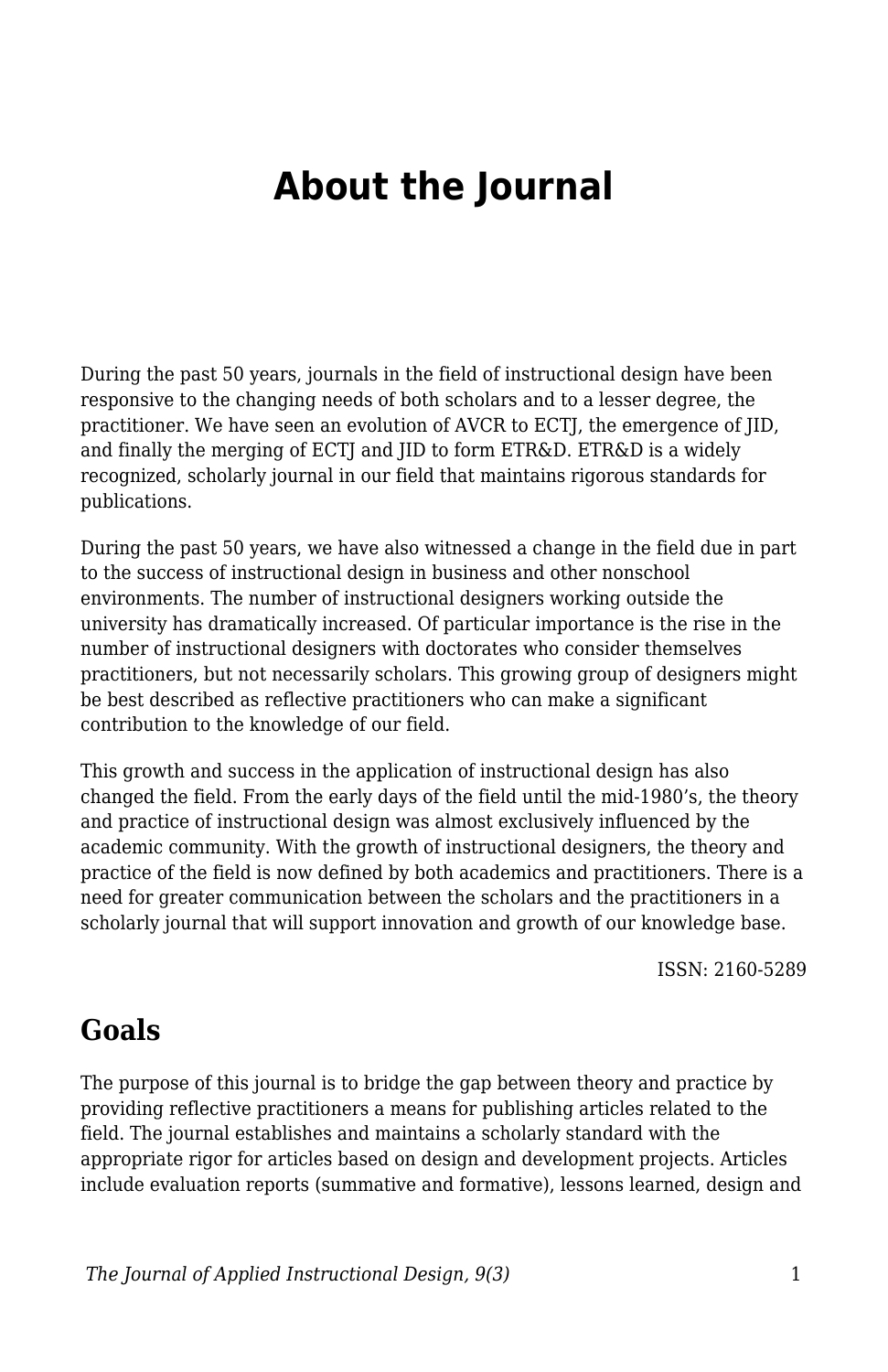development approaches, as well as applied research. The articles are based on design and development projects as opposed to pure research projects and focus on lessons learned and how to improve the instructional design process. Rigor is established through articles grounded in research and theory.

A secondary goal of this journal is to encourage and nurture the development of the reflective practitioner in the field of instructional design. This journal encourages the practitioner as well as collaborations between academics and practitioners as a means of disseminating and developing new ideas in instructional design. The resulting articles inform both the study and practice of instructional design.

# **Philosophy**

This journal will provide a peer-reviewed format for the publication of scholarly articles in the field of applied instructional design. The journal recognizes the role of the practitioner in the work environment and realizes that outside constraints may limit the data collection and analysis process in applied settings. The limitations of real-world instructional design of the practitioner can still provide valuable knowledge for the field.

# **Sponsoring Organization**

JAID is a publication of the [Association for Educational Communications and](https://www.aect.org/) [Technology](https://www.aect.org/) (AECT).

JAID is an online open-access journal and is offered without cost to users.

# **Journal Staff**

| Role                     | <b>Name</b>                   | <b>Affiliation</b>                         |
|--------------------------|-------------------------------|--------------------------------------------|
| <b>Co-Editor</b>         | <b>Jill E. Stefaniak, PhD</b> | <b>University of Georgia</b>               |
| Co-Editor                | Julie A. Bridges, PhD         | Eastern Virginia Medical School            |
| Assistant Editor         | Max C. Anderson, PhD          | University of Illinois College of Medicine |
| Copy Editor              | Rebecca M. Reese, PhD         | Colorado School of Mines                   |
| <b>Production Editor</b> | Royce Kimmons, PhD            | Brigham Young University                   |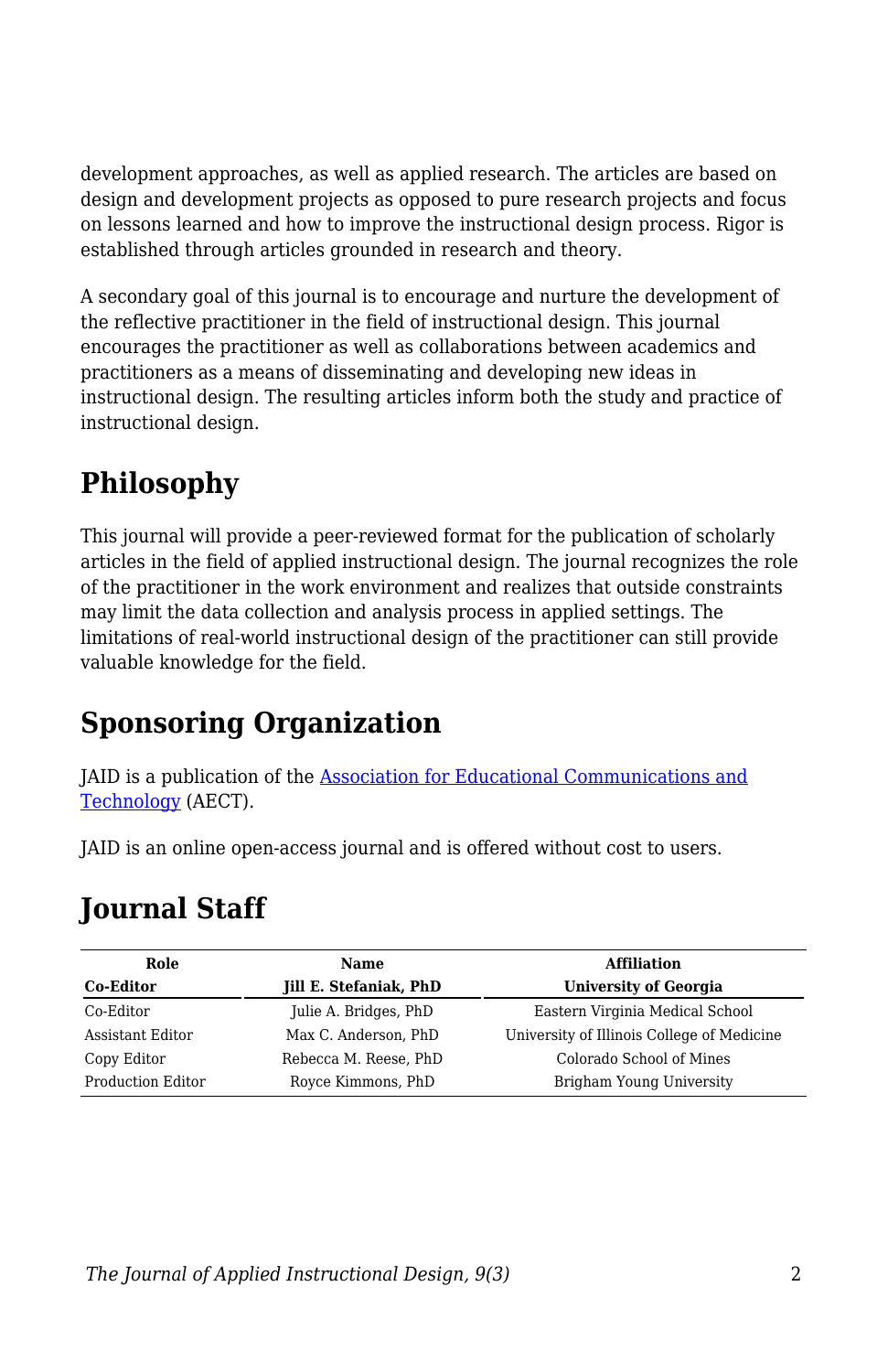### **Editorial Board**

| <b>Name</b>              | <b>Affiliation</b>                     |  |
|--------------------------|----------------------------------------|--|
| Andy Gibbons, PhD        | <b>Brigham Young University</b>        |  |
| David Richard Moore, PhD | Researcher and Author                  |  |
| Rob Foshay, PhD          | Walden University and The Foshay Group |  |
| Wilhelmina Savenye, PhD  | Arizona State University               |  |
| James Ellsworth, PhD     | U.S. Naval War College                 |  |
| David Wiley, PhD         | Lumen Learning                         |  |
| Ellen Wagner, PhD        | Sage Road Solutions, LLC               |  |
| Barbara Lockee, PhD      | Virginia Tech                          |  |
| Theodore J. Kopcha, PhD  | University of Georgia                  |  |

### **About AECT**



The [Association for Educational Communications and Technology](https://www.aect.org/) (AECT) is a professional association of instructional designers, educators and professionals who provide leadership and advise policy makers in order to sustain a continuous effort to enrich teaching and learning. Seizing opportunities to raise awareness and leverage technology, our members may be found around the world in colleges and universities, in the Armed Forces and industry, in museums, libraries, and hospitals, and in the many places where educational change is underway. Our research and scholarly activity contribute to the knowledge base in the field of Learning. We are on the cutting edge of new developments and innovations in research and application.

AECT is the premier organization for those actively involved in the design of instruction and a systematic approach to learning. We provide an international forum for the exchange and dissemination of ideas for our members and for target audiences. We are the national and international voice for improvement of instruction and the most recognized association of information concerning a wide range of instructional and educational technology. We have 24 state and six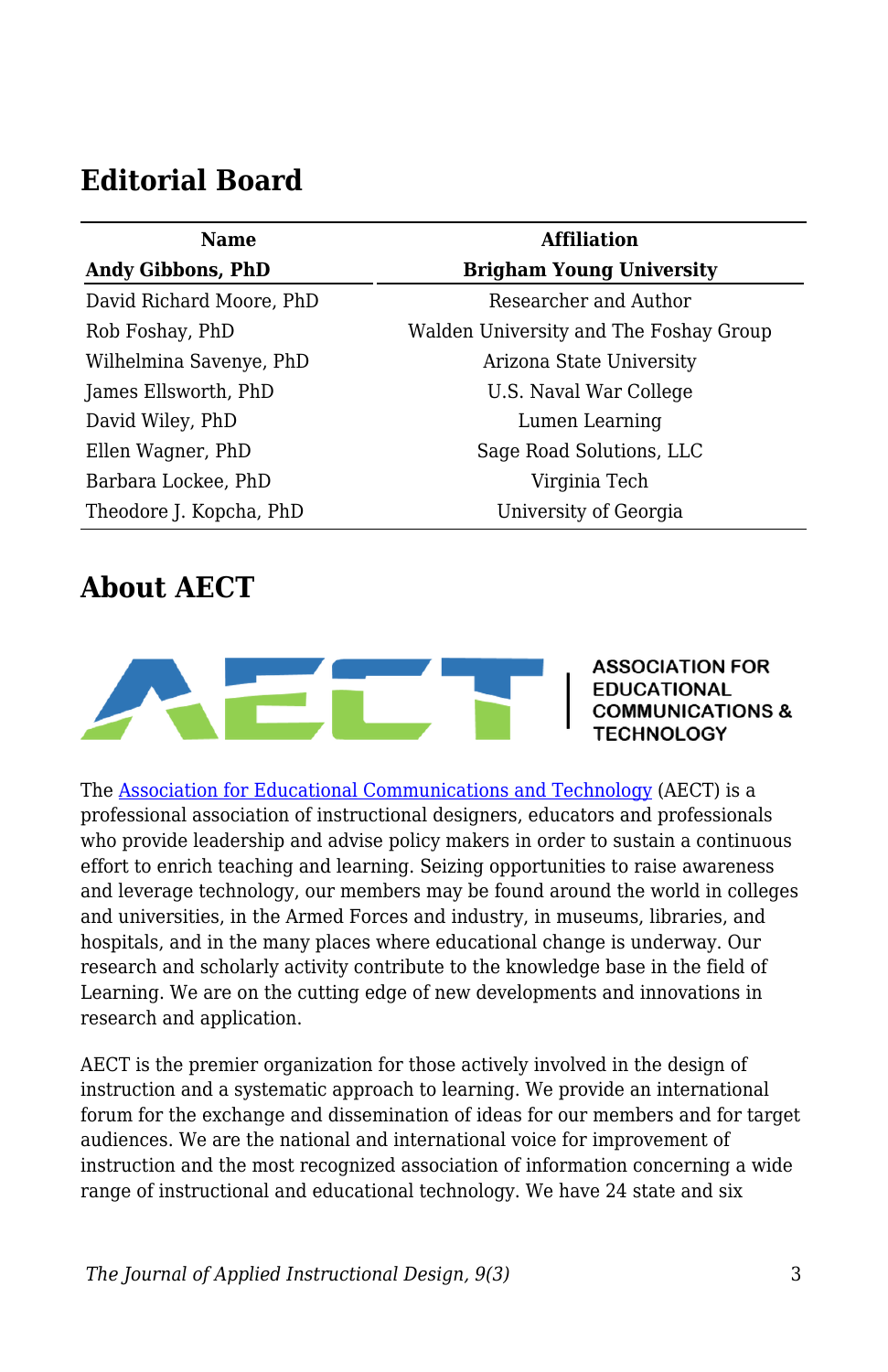International Affiliatesall passionate about finding better ways to help people learn.

Since 1923, AECT has been the professional home for this field of interest and has continuously maintained a central position in the field, promoting high standards, in both scholarship and practice with nine Divisions and a Graduate Student Assembly that represent the breadth and depth of the field. Other journals sponsored by AECT include *[Educational Technology Research and](https://www.springer.com/journal/11423) [Development](https://www.springer.com/journal/11423)* and *[TechTrends](https://www.springer.com/journal/11528)*.

*The Journal of Applied Instructional Design* (JAID) is a refereed online journal designed for the publication of scholarly articles in the field of applied Instructional Design. The purpose of JAID is to provide the reflective ID scholarpractitioners and researchers a means for publishing articles on the nature and practice of ID that will support the innovation and growth of our knowledge base. The journal is for practitioners, instructors, students, and researchers of instructional design.

# **Call for Submissions**

JAID is for reflective scholar-practitioners, who through documentation of their practice in ID, make significant contributions to the knowledge of our field. Authors are invited to submit articles documenting new or revised approaches to ID; the processes of ID including in-depth documentation of analysis, design, and development, implementation and evaluation; design-based research; as well as applied research. Articles must be based on instructional design projects as opposed to pure research projects and focus on documented processes, lessons learned, and how to improve the overall process of ID. Articles must be grounded in research and theory connecting the intellectual foundations of the ID field and how these foundations shape its practice.

The journal will establish and maintain a scholarly standard with the appropriate rigor for articles based on design and development projects. A secondary goal of this journal is to encourage and nurture the development of the reflective practitioner in the field of ID. This journal encourages the practitioner as well as collaborations between academics and practitioners as a means of disseminating and developing new ideas in ID. The resulting articles should inform both the study and practice of ID.

#### [Submit an Article](https://docs.google.com/forms/d/e/1FAIpQLSdetYatKzxU7poSBjfLgKIJ-cXUT5aFDj7XVADK4B-pZTSNRQ/viewform)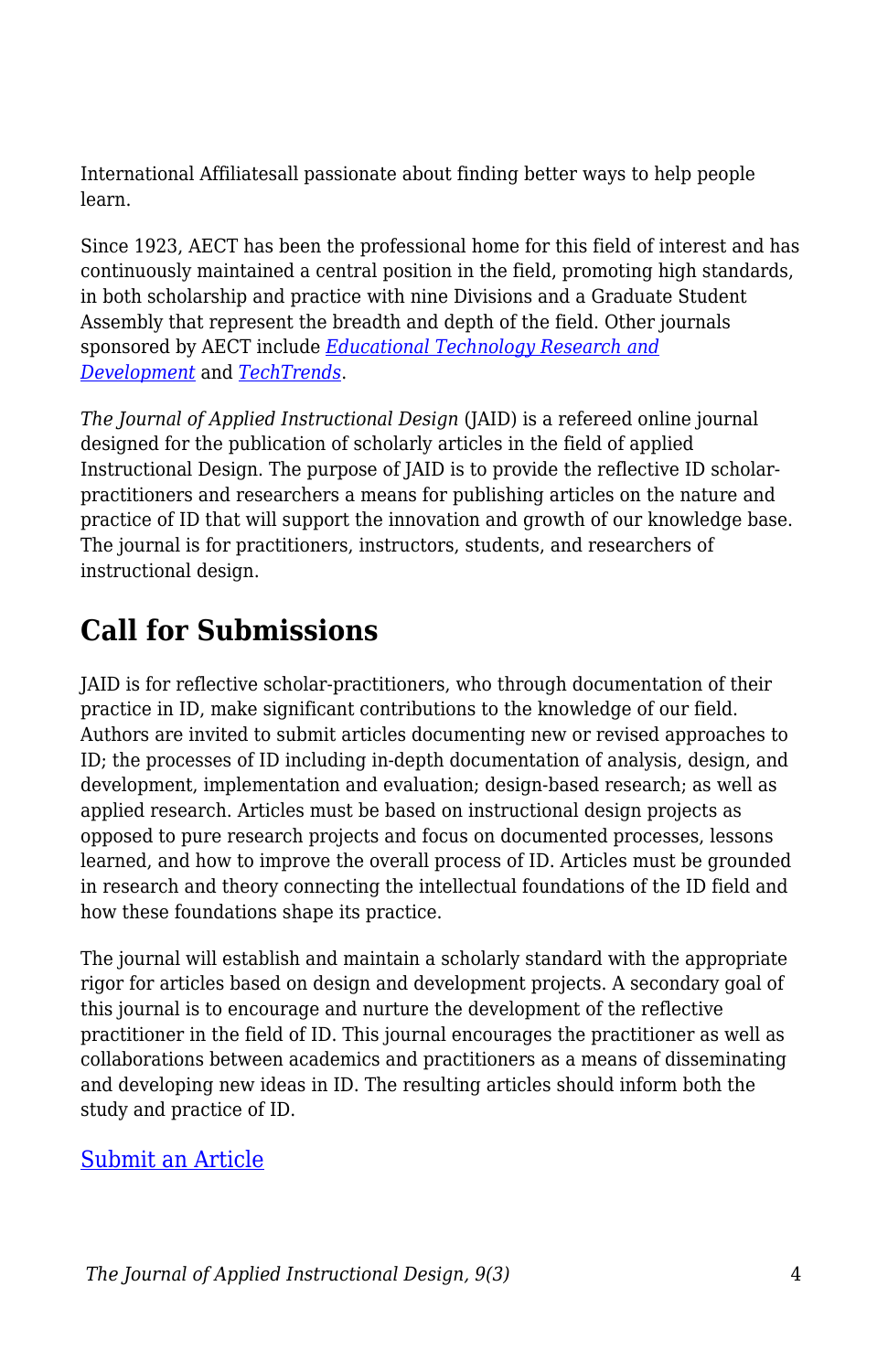# **Article Types**

JAID currently accepts submissions of three article types.

#### **Instructional Design Practice**

This is an applied journal serving a practicing community. Our focus is on what practitioners are doing in authentic contexts and their observed results. These articles cover topics of broad concern to instructional design practitioners. The articles should represent issues of practical importance to working designers.

#### **Research Studies on Applied Instructional Design**

JAID is interested in publishing empirical studies exploring the application of instructional design principles in applied settings. Quantitative and qualitative studies are welcome.

#### **Instructional Design/Performance Design Position Papers**

JAID also accepts position papers that attempt to bridge theory and practice. Examples may include conceptual frameworks and new ideas facing the instructional design community. The paper must also provide enough information to allow the replication of the innovation or continuation of the research in other settings. Position papers must be based in the context of a theoretical framework. Efficacy data is strongly preferred, but not always required, contingent upon the potential generalizability or value of the innovation.

### **Submission Guidelines**

The journal will focus on in-depth applications of the ID process and publish a variety of articles including case studies of the ID process; application articles that go beyond a mere how-to approach that provide implementation insights, guidance and evaluation of a process; evaluation articles that focus on the viability of a product or process; applied research resulting from evaluation of materials, studies of project implementation, articles on ways to improve the ID process from the perspective of the practitioner, and short essays that provide a scholarly debate of relevant issues related to the application of ID and relevant book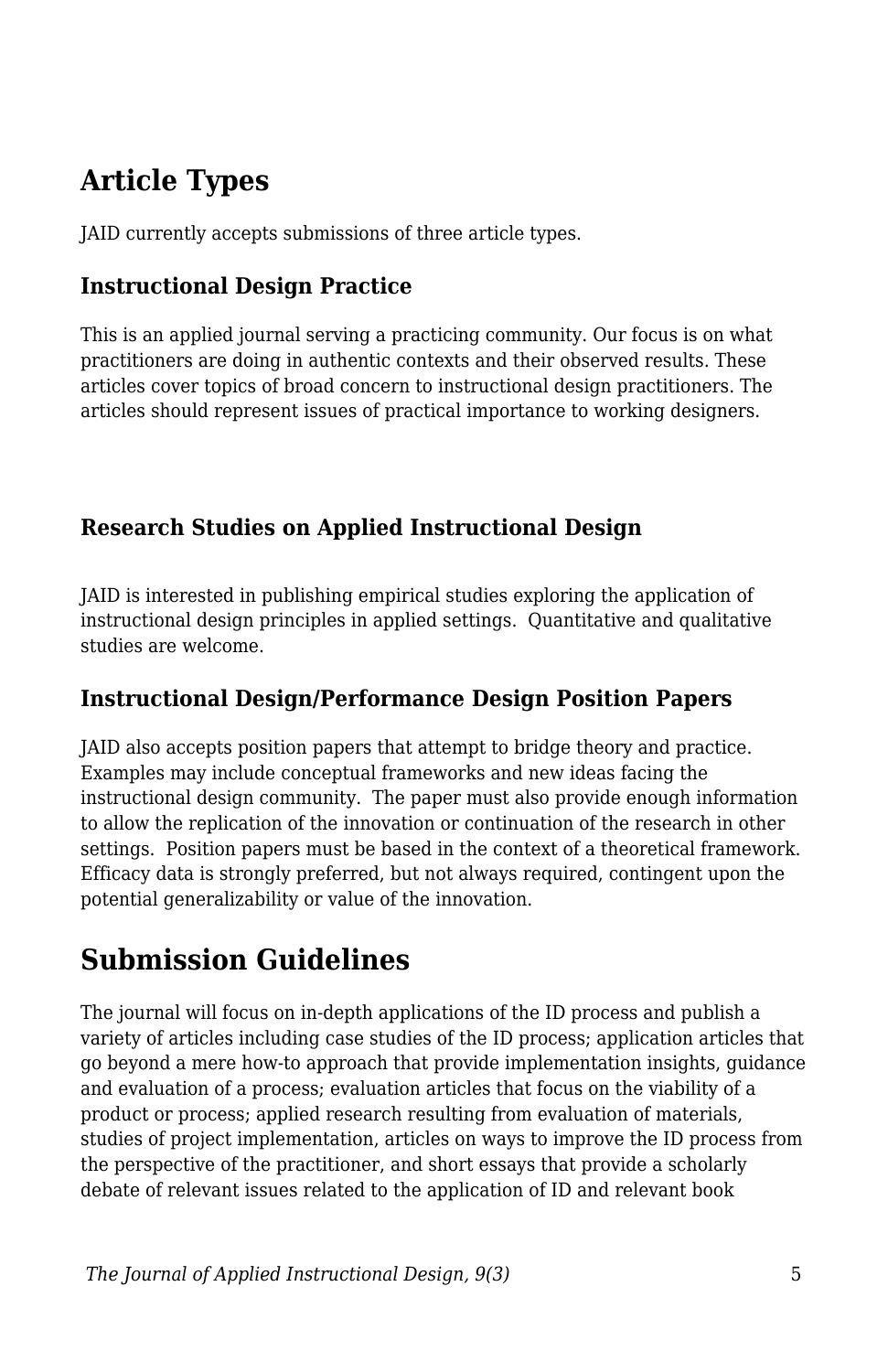reviews. When applicable, articles should include supplementary materials including examples of ID products, evaluation instruments, media files, and design artifacts.

The articles in the journal will be from the perspective of the scholar-practitioner rather than from the researcher. However, the manuscripts must demonstrate scholarly rigor appropriate to applied manuscripts.

Articles, including tables or figures, must follow APA 6th edition formatting and be submitted in a word or doc format using at least 12-point New Times Roman font. Each article must have an abstract (75-100 words) and a list of keywords. While there is some flexibility in the length of an article, 2,000 to 4,000 words is a bestguess estimate. If in doubt, contact the editor prior to submitting the article. Identifying information must only be located on the cover page including contact information for the first author.

You may contact the editors via email, if you have further questions.

#### [Contact the Editor](mailto:jill.stefaniak@uga.edu?subject=JAID%20Question)